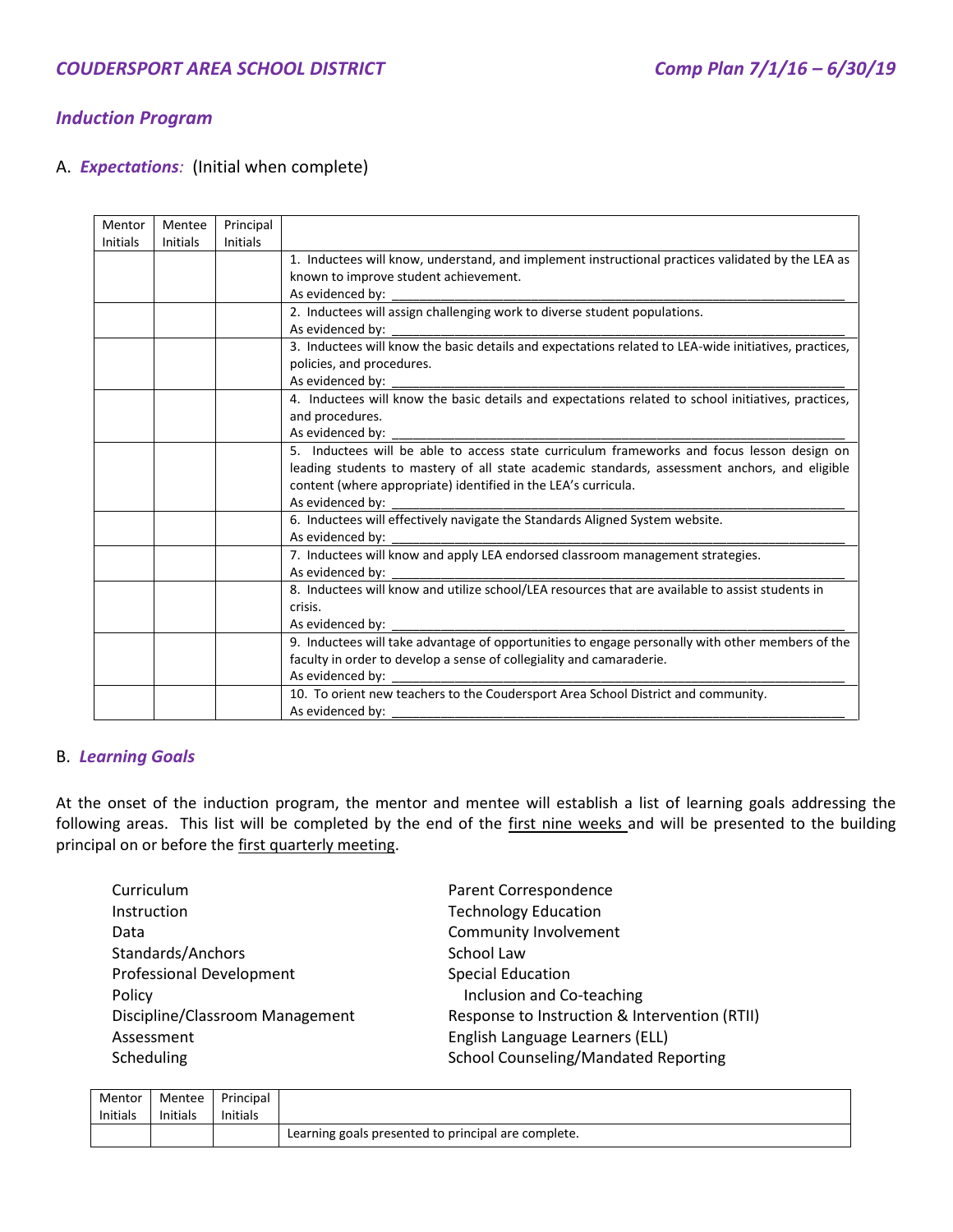| Mentor<br><b>Initials</b> | Mentee<br><b>Initials</b> | Principal<br>Initials |                                                                                                                                                                                                                                                                                      |
|---------------------------|---------------------------|-----------------------|--------------------------------------------------------------------------------------------------------------------------------------------------------------------------------------------------------------------------------------------------------------------------------------|
|                           |                           |                       | 1. The building principals will provide a timeline of expectations for the year which include the<br>mastery of the learning goals and the completion of the comprehensive portfolio.                                                                                                |
|                           |                           |                       | 2. Quarterly meetings with the mentor, the mentee, and the building principal to discuss progress<br>and questions of the mentor and/or the mentee. There will be a written progress report<br>submitted by the mentor including areas of strengths, needs, and/or areas of concern. |
|                           |                           |                       | 3. Weekly meetings between the mentor and the mentee to address questions/concerns and<br>review procedures for various benchmarks throughout the year. The mentor will maintain a<br>record of evidence of progress the mentee has made toward mastery of the learning goals.       |
|                           |                           |                       | 4. A checklist of standard orientation topics will be used at the onset of the employment of a new<br>teacher. Mentoring spans 180 contractual work days commencing with the date of hire of the<br>mentee.                                                                          |
|                           |                           |                       | 5. Evidence of professional development training opportunities for the mentee. (Minimum of<br>four during the year-long mentorship program).                                                                                                                                         |
|                           |                           |                       | 6. Mentees will observe four teachers of varying grade levels and disciplines for a minimum of<br>one class period each throughout the course of the year-long mentorship program.                                                                                                   |
|                           |                           |                       | 7. Mentor will observe mentee a minimum of once every nine weeks to identify strengths, needs,<br>and/or areas of concern as they relate to the learning goals.                                                                                                                      |
|                           |                           |                       | 8. An evaluation will be completed by both the mentor and the mentee at the end of the year-<br>long mentorship program. The evaluation will be reviewed by the building principal and then a<br>copy sent to the superintendent.                                                    |
|                           |                           |                       | 9. Mentees will prepare a comprehensive portfolio for submission to the building principal to<br>include all records of evidence compiled for the year-long mentorship program.                                                                                                      |
|                           |                           |                       | All new teachers will attend the New Teachers Academy held at Seneca Highlands<br>10.<br>Intermediate Unit Nine.<br>Date(s) attended:                                                                                                                                                |

# D*. Needs of Inductees:* (Initial when complete)

| Mentor   | Mentee          | Principal       |                                                                                                |
|----------|-----------------|-----------------|------------------------------------------------------------------------------------------------|
| Initials | <b>Initials</b> | <b>Initials</b> |                                                                                                |
|          |                 |                 | 1. Frequent observations of inductee instructional practice by a coach or mentor to identify   |
|          |                 |                 | needs.                                                                                         |
|          |                 |                 |                                                                                                |
|          |                 |                 | 2. Frequent observations of inductee instructional practice by supervisor to identify needs.   |
|          |                 |                 | 3. Regular meetings with mentors or coaches to reflect upon instructional practice to identify |
|          |                 |                 | needs.                                                                                         |
|          |                 |                 |                                                                                                |
|          |                 |                 | 4. Student PSSA data.                                                                          |
|          |                 |                 |                                                                                                |
|          |                 |                 | 5. Standardized student assessment data other than the PSSA.                                   |
|          |                 |                 |                                                                                                |
|          |                 |                 | 6. Classroom assessment data (Formative & Summative).                                          |
|          |                 |                 |                                                                                                |
|          |                 |                 | 7. Inductee survey (local, intermediate units, and national level).                            |
|          |                 |                 |                                                                                                |
|          |                 |                 | 8. Review of inductee lesson plans.                                                            |
|          |                 |                 |                                                                                                |
|          |                 |                 | 9. Review of written reports summarizing instructional activity.                               |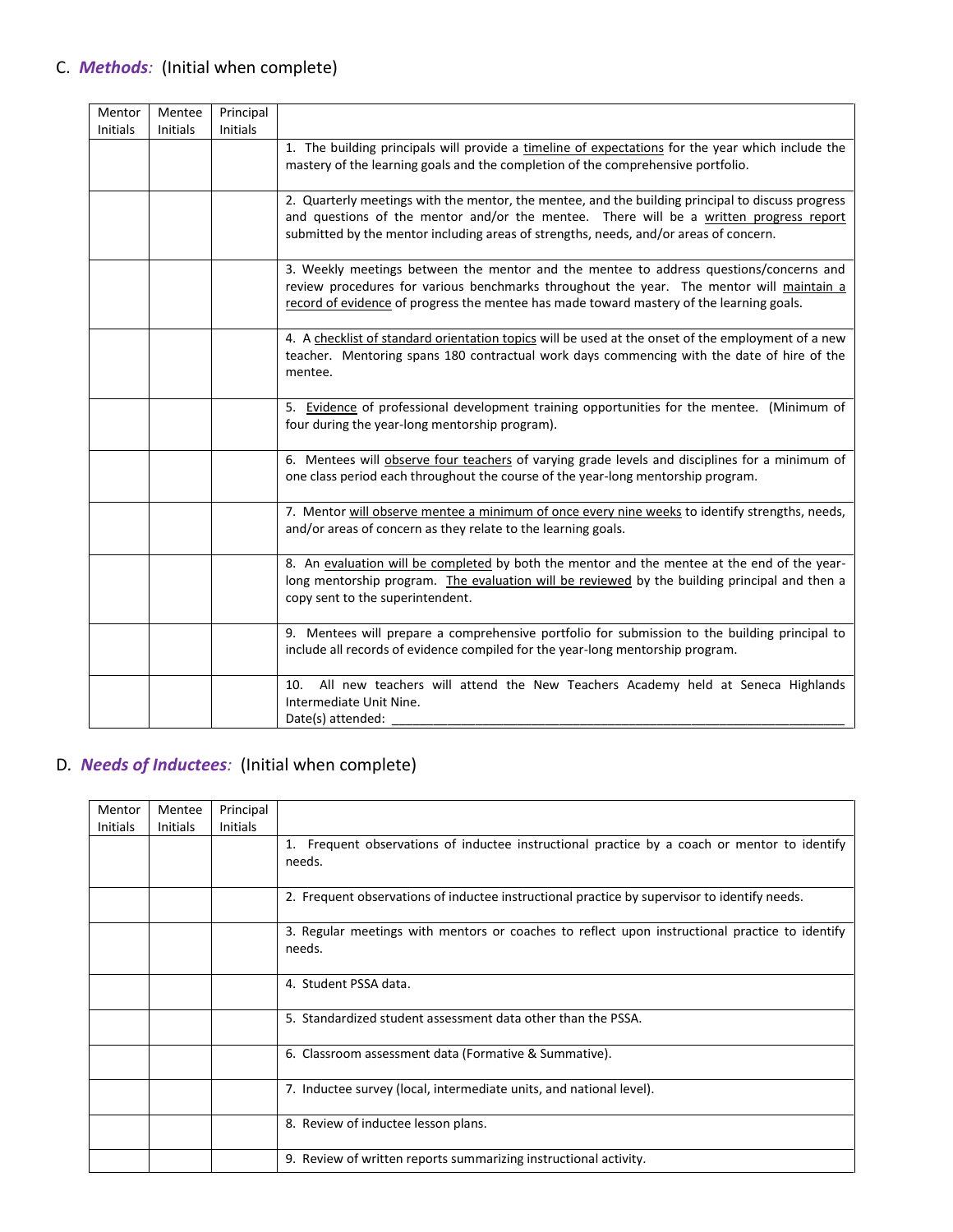|  | 10. Submission of inductee portfolio.                                                                                        |
|--|------------------------------------------------------------------------------------------------------------------------------|
|  | 11. Knowledge of successful research-based instructional models.                                                             |
|  | 12. Information collected from previous induction programs (e.g., program evaluations and<br>second-year teacher interviews. |

#### E. *Mentor Characteristics*

- Pool of possible mentors is comprised of teachers with outstanding work performance.
- Potential mentors have similar certifications and assignments.
- Potential mentors must model continuous learning and reflection.
- Potential mentors must have knowledge of LEA policies, procedures, and resources.
- Potential mentors must have demonstrated ability to work effectively with students and other adults.
- Potential mentors must be willing to accept additional responsibility.
- Mentors must complete mentor training or have previous related experience (e.g., purpose of induction program and role of mentor, communication and listening skills, coaching and conferencing skills, problemsolving skills and knowledge of adult learning and development).
- Mentors and inductees must have compatible schedules so that they can meet regularly.

The building principal will assign a mentor to all new teachers in Coudersport Area School District. All teachers, regardless of teaching experience, must go through a teacher induction process per state requirements if they have not received their permanent certification. A mentor will be assigned to any new teacher who is coming into the district regardless of experience. Mentors will be chosen based on experience, content knowledge, and interpersonal skills. Mentors must have received tenure and be highly skilled. Mentors must be individuals held in high regard by their peers and the administration. The selection process for the mentor will be at the discretion of the building principal. If a conflict arises between the mentor and mentee, a conflict resolution meeting will be held with the administration.

| <b>Topics</b>                                                  | Aug-<br>Sept | Oct-<br>Nov | Dec-<br>Jan | Feb-<br>March | April-<br>May | June-<br>July |
|----------------------------------------------------------------|--------------|-------------|-------------|---------------|---------------|---------------|
| <b>Code of Professional Practice and Conduct for Educators</b> | X            |             |             |               |               |               |
| <b>Assessments</b>                                             |              | X           |             |               |               |               |
| <b>Best Instructional Practices</b>                            |              | X           |             |               |               |               |
| <b>Safe and Supportive Schools</b>                             | X            | x           | x           | x             | X             |               |
| <b>Standards</b>                                               | X            | X           | X           | $\mathsf{x}$  | X             |               |
| <b>Curriculum</b>                                              |              |             | x           |               |               |               |
| <b>Instruction</b>                                             | X            | X           | X           | X             | X             |               |
| <b>Accommodations and Adaptations for diverse learners</b>     |              | x           |             |               |               |               |
| Data informed decision making                                  | X            | X           | X           | $\times$      | X             |               |
| <b>Materials and Resources for Instruction</b>                 | x            | x           | x           | x             | X             |               |

#### F. *Induction Program Timeline*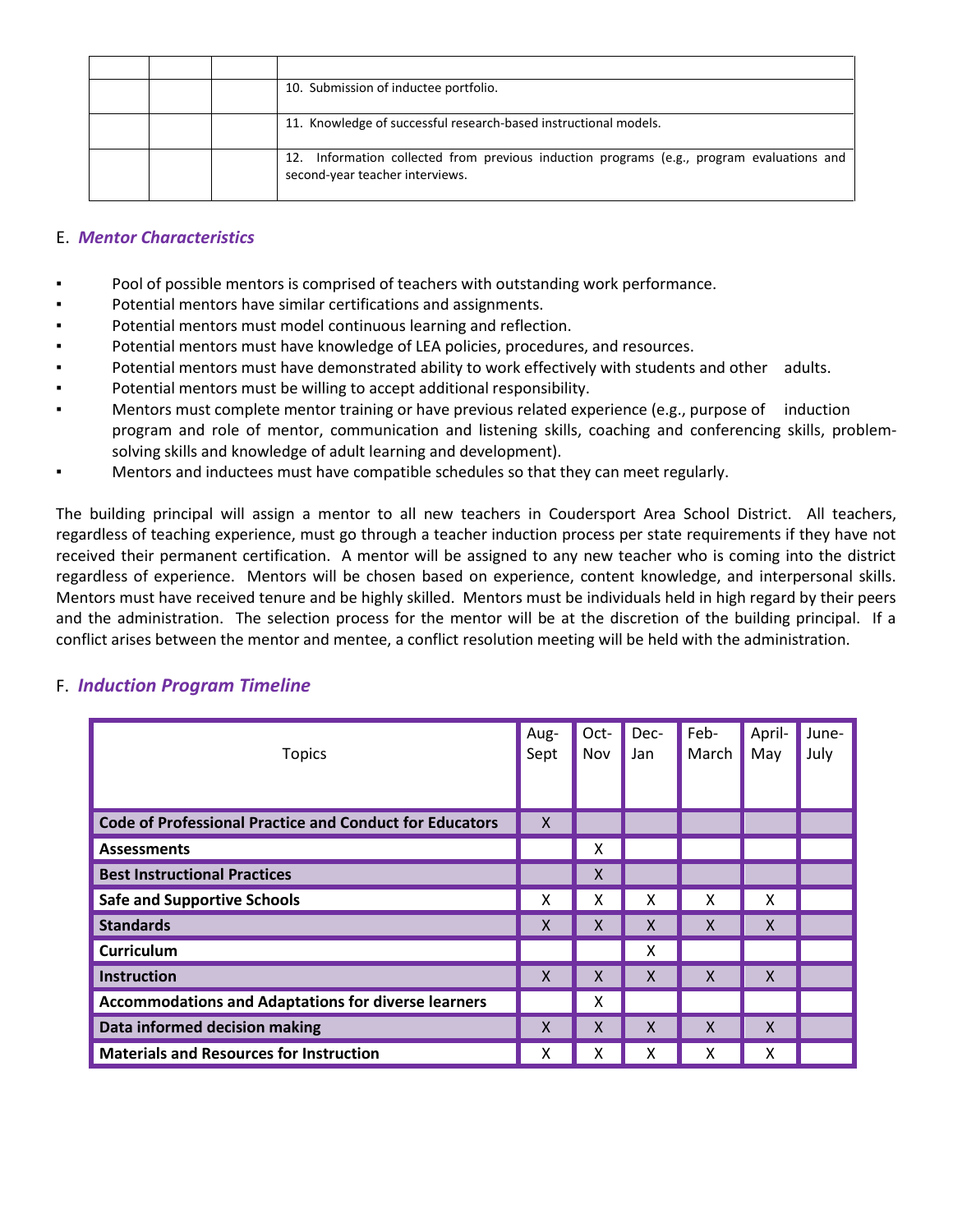- 1. The first activity for the mentee will be New Teacher Orientation Day which will be held prior to the first contractual day for teachers. This activity is mandatory for all new teachers and their mentors. The Orientation Day will be hosted by the Building Principals.
- 2. The mentor and mentee will meet during the mentee's first contractual day of school. The content of the meeting will include, but not be limited to, opening day procedures, first day lesson plans, first weekly lesson plans, review of teacher handbook, student handbook, and policies. The session will also be a time for open dialogue between the new teacher and mentor to address questions or concerns.
- 3. If the new teacher is hired during the school year, alternate orientation arrangements will be made.
- 4. The mentor and mentee will meet weekly throughout the academic year. During these meetings, the mentor will review the mentee's weekly lesson plans and the ongoing record of evidence.
- 5. Quarterly meetings will be scheduled and conducted between the building principal, mentor, and mentee. The record of evidence will be reviewed at that time and questions will be answered. Goals that were established at the onset of the program will be reviewed at each meeting.
- 6. Professional development training sessions will be coordinated district wide for continuing education. As available, sessions may be scheduled through the Intermediate Unit Nine.

## G. *Monitoring and Evaluating the Induction Program*

- 1. Ongoing assessment of the induction program will take place through weekly meetings between the mentor and the mentee.
- 2. Updates will take place quarterly between the mentor, mentee, and the building principal.
- 3. The record of evidence of activities (ie. Checklist, running record/log) will be available for review at any time for the building administration.
- 4. A written progress report will be developed by the mentor four times during the calendar year to be reviewed at the quarterly meetings.
- 5. The mentee will be responsible for collecting and compiling data to be housed in a portfolio which documents and demonstrates evidence of professional growth and learning for the year-long mentorship program. Four category titles will be the focus area for this portfolio which align with the semi-annual evaluation report. All four focus areas will be supported with documentation. These focus areas are as follows:
	- Planning and preparation
	- Classroom environment
	- Instructional delivery
	- Professionalism
- 6. The portfolio will be reviewed by the building principal and will be completed with the assistance of the mentor. Details of the expectations for the project will be outlined in a handout provided to the mentee at the first meeting with the mentor.